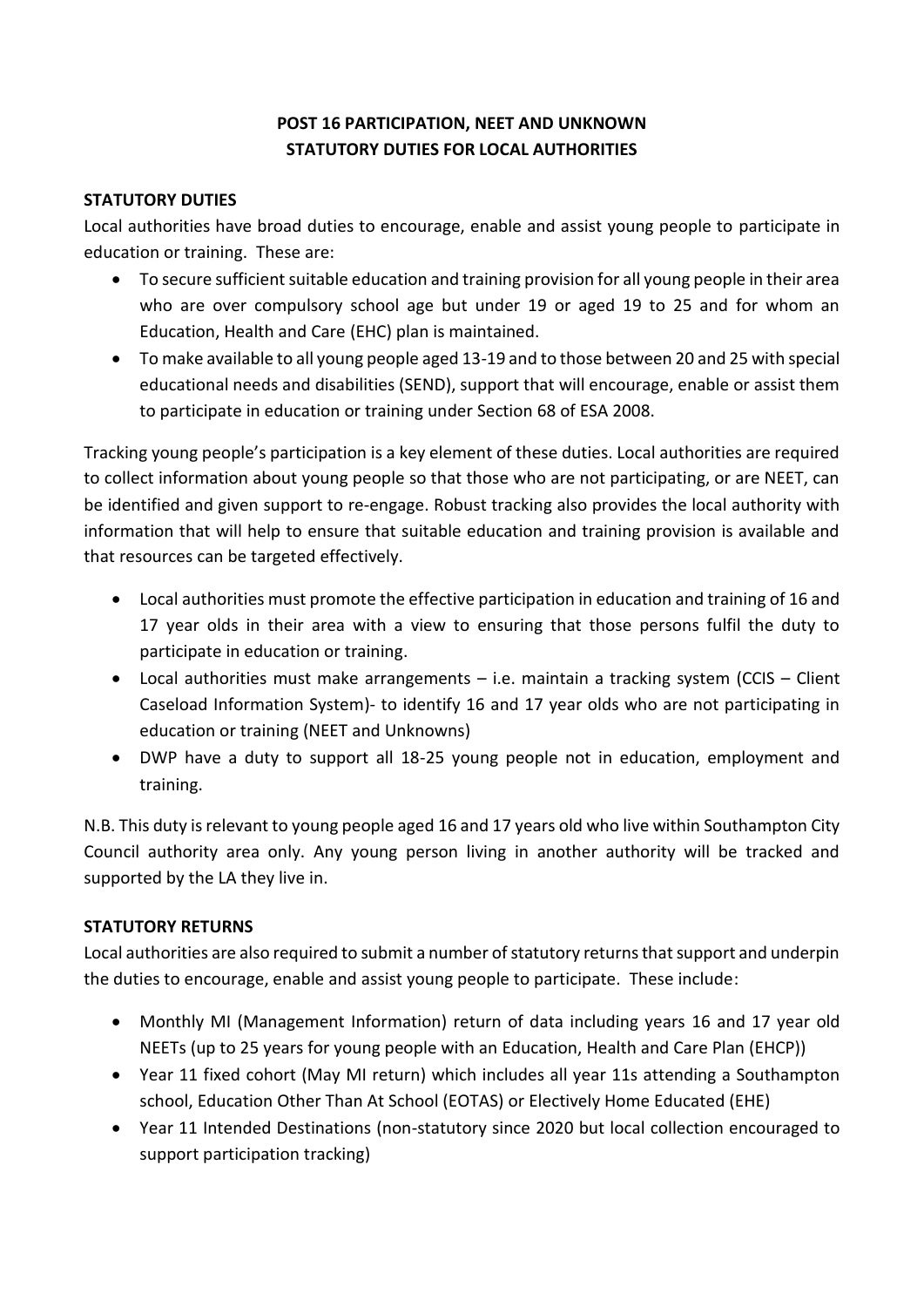- Year 11 and year 12 September Guarantee (September MI return) all offers of learning given to young people in cohort
- Year 11 Activity Survey (November) covering Post-16 progression destinations of year 11 leavers
- New academic year 12 and 13 tracking (September to December)
- DfE nationally published NEET/Unknown data (an average of the Dec, Jan and Feb MI returns)
- Post-16 participation in learning data (March MI return)

## **NEET (Not in Education, Employment or Training)**

All young people in year 12 and 13 (age 16 and 17) living within the Southampton City Council boundary are tracked and recorded, the cohort is approximately 4500. Those that are recorded as NEET are divided into 2 categories;

 $\bullet$  NEET – available for work, including

|                                           | Working not for reward |  |
|-------------------------------------------|------------------------|--|
| Not yet ready for work or learning        |                        |  |
|                                           | Start date agreed      |  |
| Seeking employment, education or training |                        |  |

 $\bullet$  NEET – not available for work, including

| Carer                              |
|------------------------------------|
| Teenage parents                    |
| <b>Illness</b>                     |
| Pregnancy                          |
| Religious grounds                  |
| Unlikely to be economically active |

N.B. Young people in year group 14 and above (18+) who are NEET sign on and are the responsibility of the DWP to support into work. In Southampton, the Employment Support Team take a supporting role to achieve this.

The Post 16 Team is not funded to undertake work beyond the statutory duties set out above.

# **Southampton Participation, NEET and Unknown (Dec 2020 – Feb 2021)**

- The combined NEET and Unknown data is based on **Southampton residents only** in the academic year groups 12 and 13 (academic age 16 and 17).
- The cohort is approximately 4500 young people.
- The percentage of those participating in EET (Education, Employment and Training) is 90% (4050).
- The combined NEET/Unknown percentage for 2021 was 7.6% (DfE published data as an average of the months Dec, Jan and Feb).
- NEET = 4.4% (average of 196 young people).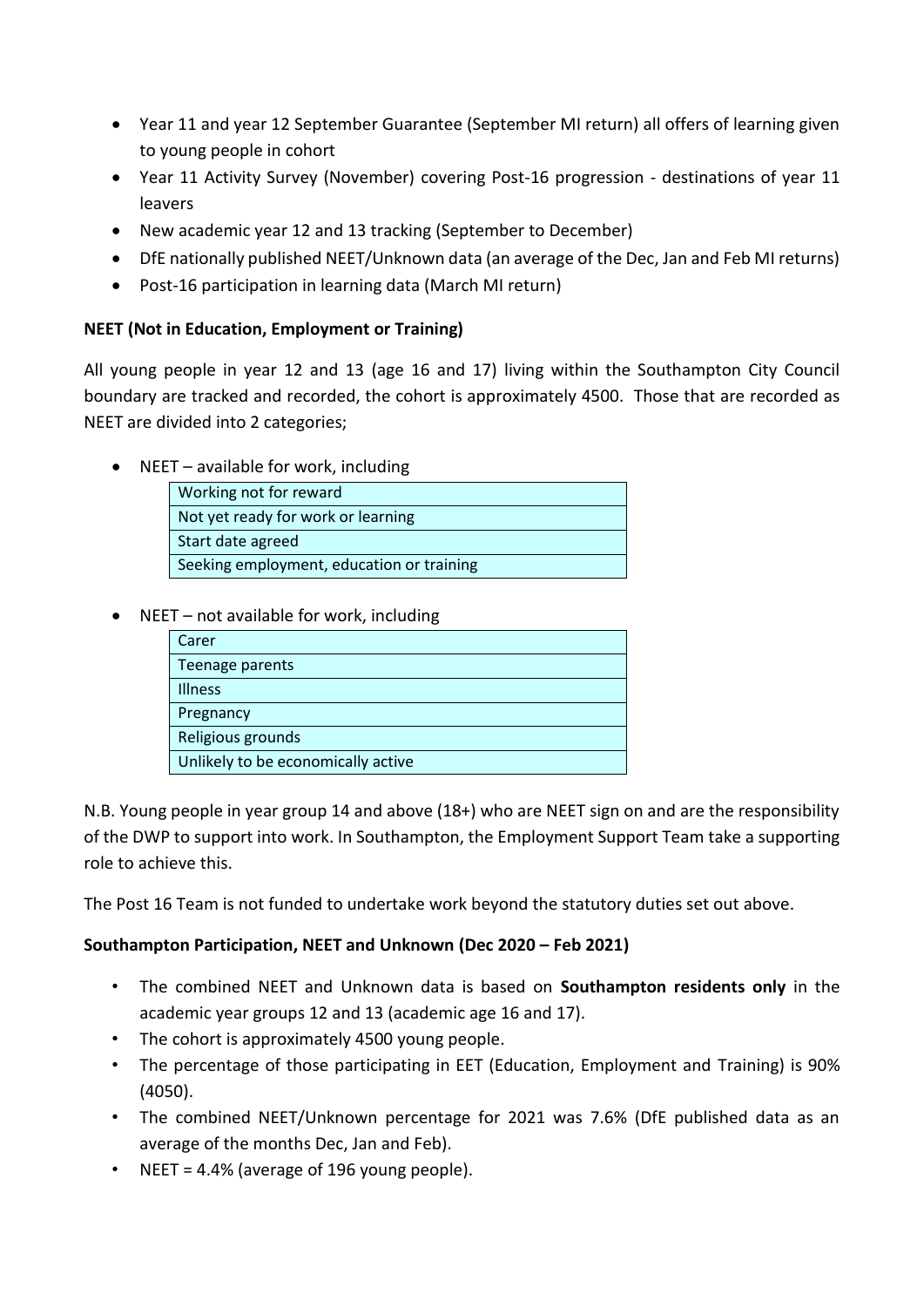- Unknowns = 3.2% (average of 136 young people).
- Looked after = 44 of which 9 were NEET in Feb 2021
- Care Leavers = 1 who was NEET in Feb 2021
- SEND (EHCP) aged 16-17 = 158 of which 17 were NEET in Feb 21
- 12 of the NEET young people in February 2021 were working with the Youth Offending Service at the time.



- Although Southampton's NEET/Unknown figure has risen this year, so have 8 of the 10 Statistical Neighbours, with Stoke on Trent with the biggest rise.
- The largest increase is Stoke-on-Trent with 2.4%, Southampton had a rise of 1.3%.
- Southampton have the highest NEET percentage in 2021 of all statistical neighbours
- The pandemic has exacerbated the issue. For example:
	- Limited face to face contact and support with NEET group
	- Limited late entry college places
	- Limited new apprenticeship starts
	- Limited new employment opportunities.

### **YEAR 11 PROGRESSION INTO LEARNING**

The post-16 destinations of all year 11 leavers from a Southampton School are tracked, recorded and submitted to the DfE in December each year. The following data is the percentage of the pupils that progressed into a Learning Opportunity, that is either college or sixth form, an apprenticeship, a fulltime training opportunity or fulltime employment with accredited training.

|                                            | November 2018 | November 2019 | November 2020 |
|--------------------------------------------|---------------|---------------|---------------|
| Year 11 Progression into Learning   92.65% |               | 93.81%        | 95.01%        |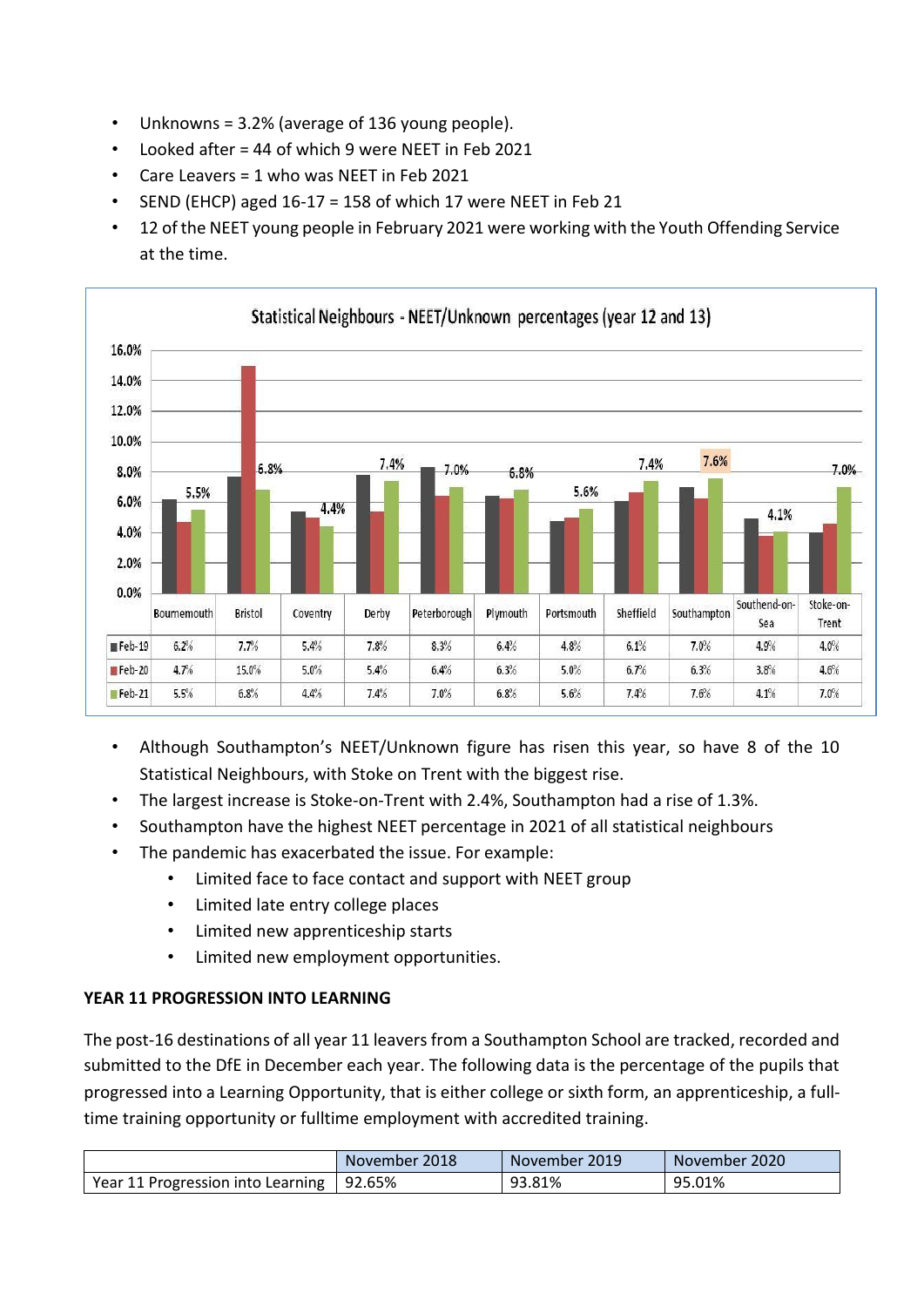### **Statutory Neighbour comparisons**



### **YEAR 12 AND YEAR 13 NEET COMPARISON**

|      | Year 12    | Year 13     |
|------|------------|-------------|
| 2019 | 82 (44.6%) | 102 (55.4%) |
| 2020 | 78 (42.2%) | 106 (57.6%) |
| 2021 | 67 (34.2%) | 129 (65.8%) |

- Year 12 NEET % is reducing year on year, while Year 13 is increasing.
- Possible reasons:
	- Students struggle with college learning environment
	- Several moves between courses, students not settling
	- Level 2 to Level 3 transition is a big jump academically
	- Introduction of exam element in vocational courses
	- Not meeting entry requirements to progress
	- Lack of student engagement
	- Poor attendance in Maths and English courses
	- Students suffering with poor mental health, low resilience

### **ACTION ALREADY TAKEN TO ADDRESS 16 AND 17 YEAR OLD NEETs**

- Moved the Post 16 Team into the Education Team
- Strengthened relationships with Post 16 providers
- Southampton NEET / Participation is a standing agenda item on Southampton Education Forum (SEF). Schools and colleges supporting and holding each other to account.